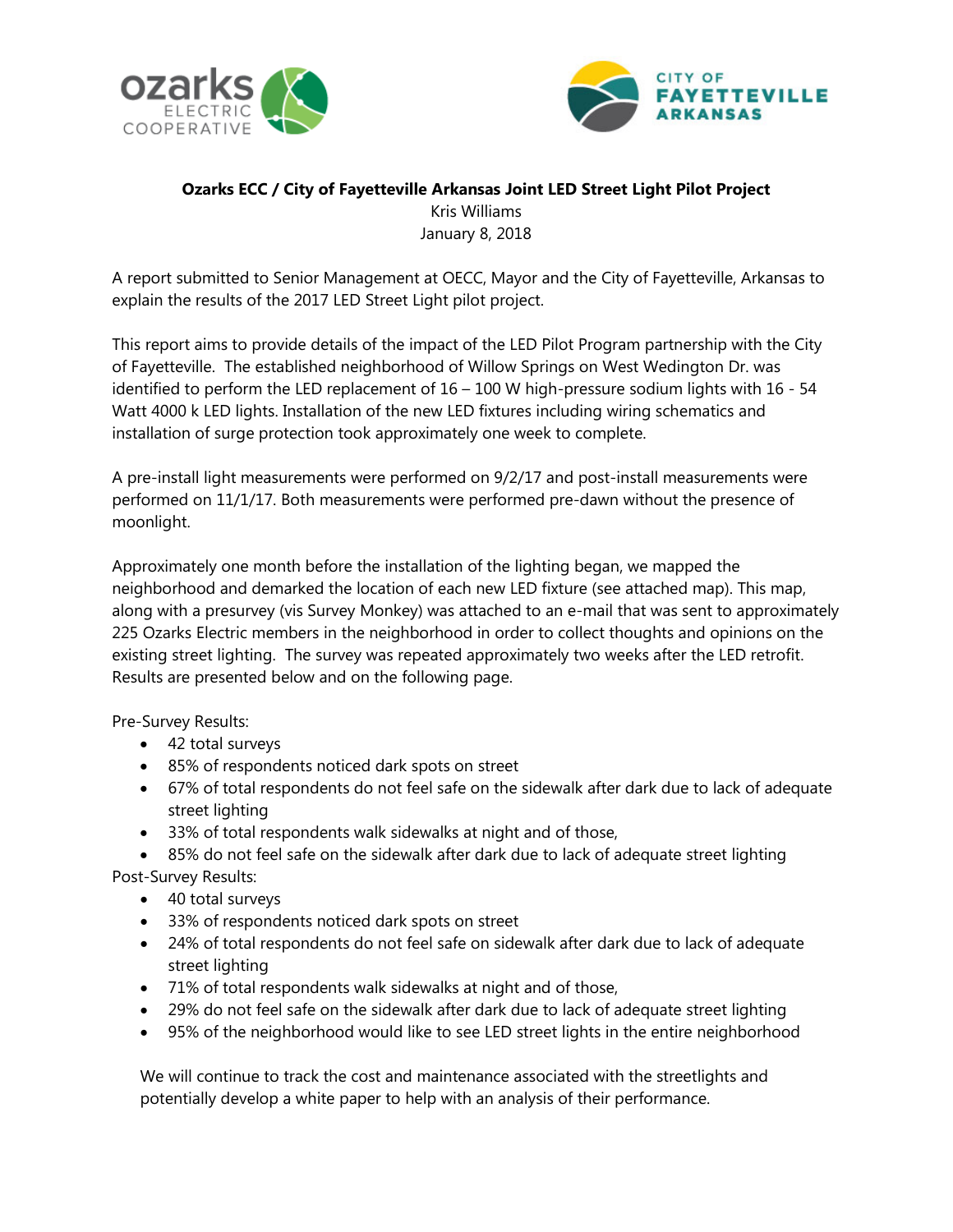## **Ozarks ECC/ City of Fayetteville LED Street Pilot Pre and Post Installation Survey Results**

Do you notice dark spots (areas not lit by a street light) on the streets in your neighborhood?



**47% fewer respondents noticed dark spots after the LED lights were installed.** 

Is the current level of light on your street adequate to make you feel safe on the sidewalk after dark?



**36% more respondents felt safe on the sidewalk at night after the LED lights were installed.**